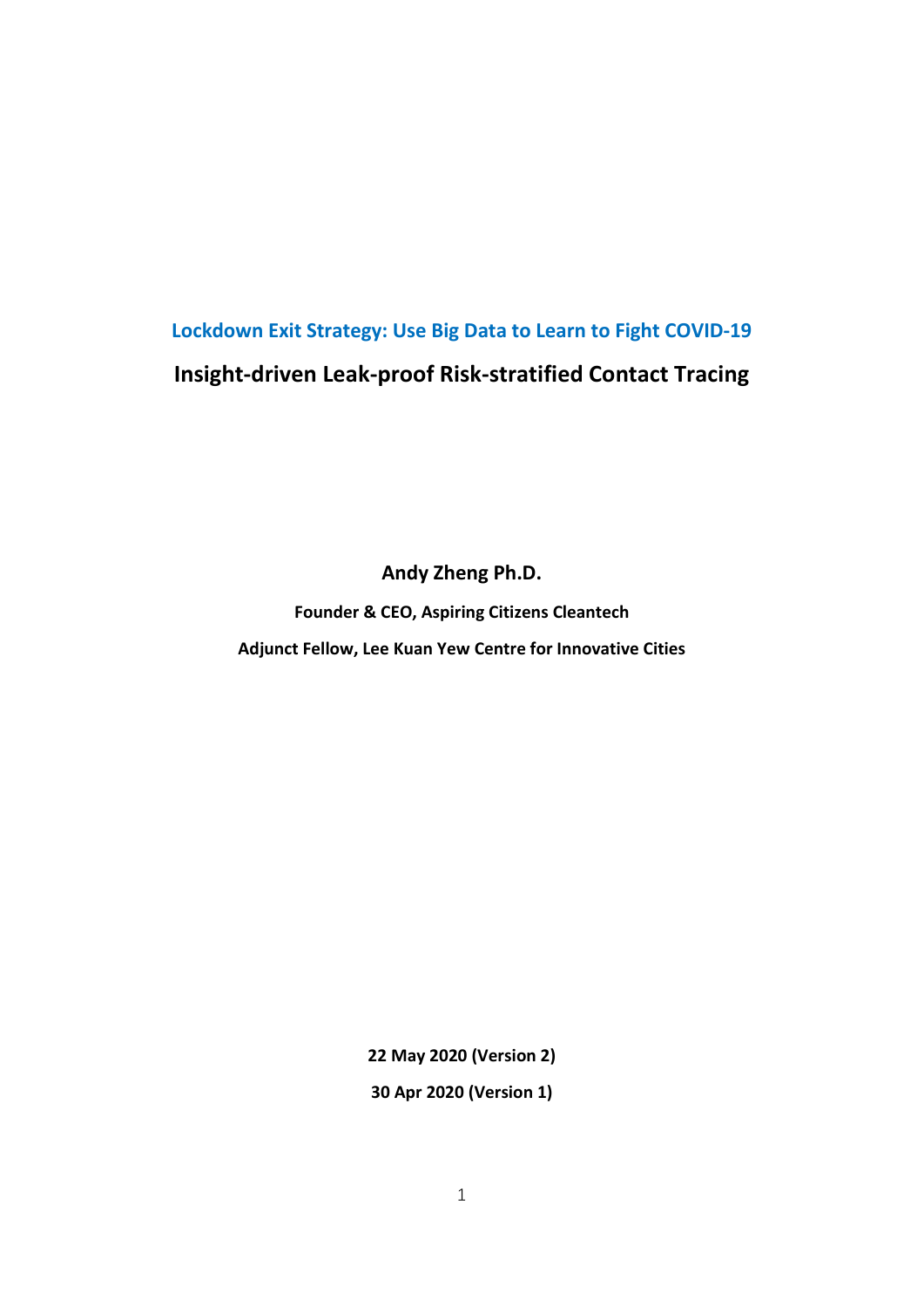### **Executive Summary**

With growing research evidence about substantial asymptomatic (and presymptomatic) transmissions of COVID-19, epidemic control measures with current manual contact tracing procedure faces serious challenges in speed, scale, and completeness to break the infection chains. Searching for promising lockdown exit strategy and avoiding intermittent lockdowns, nations are recognizing the importance of digital contact tracing to tackle the source of the problems: the virus spread.

Our proposed contact tracing solution addresses some key missing pieces in our current pandemic response. First, data collection via QR code scanning labels each transmission context (type and location of venue), which is key for accuracy (reduce false positives) of identifying close contacts, and for insights about transmissions in different contexts. Second, big data analytics stratifies risk levels of different groups of people (who is more likely to be infected or spread virus widely), to guide targeted and resource-efficient pandemic response (such as mask wearing and viral testing measures). Third, the transmission contact tree analytics provides an accurate, rapid, complete, and systematic approach to reveal asymptomatic infections and reduce tracing leakages, tracing along the contact events from confirmed infection cases.

As a group of citizens, eager to contribute to the success of our united pandemic response, we are prepared to collaborate and provide our FluTrace analytics to health authorities for effective contact tracing, to address challenges from asymptomatic transmission in the contact network. PAIR FluTrace 1.0 has been deployed in taxis in 3 Chinese cities since 10 Feb 2020, monitored more than 1.5 million contact events, and provided instant result to contact tracing requests. As our approach of data collection relies on the QR code posted by business owners of public spaces, nearcomplete data collection effort is viable by leveraging on existing visitor registration practice in office premises and enforcing on the business owner side. We are glad to see that QR code contact tracing solutions, SafeEntry and PGCare, have been rolled out for most public indoor spaces recently.

We acknowledge and thank Dr Lim Chon Phung, Senior Advisor to Aspiring Citizens Cleantech, for his contribution to developing PAIR FluTrace and making the solution available in ASEAN. We also thank Poon King Wang, director at Lee Kuan Yew Centre for Innovative Cities, for his valuable feedback during drafting this report.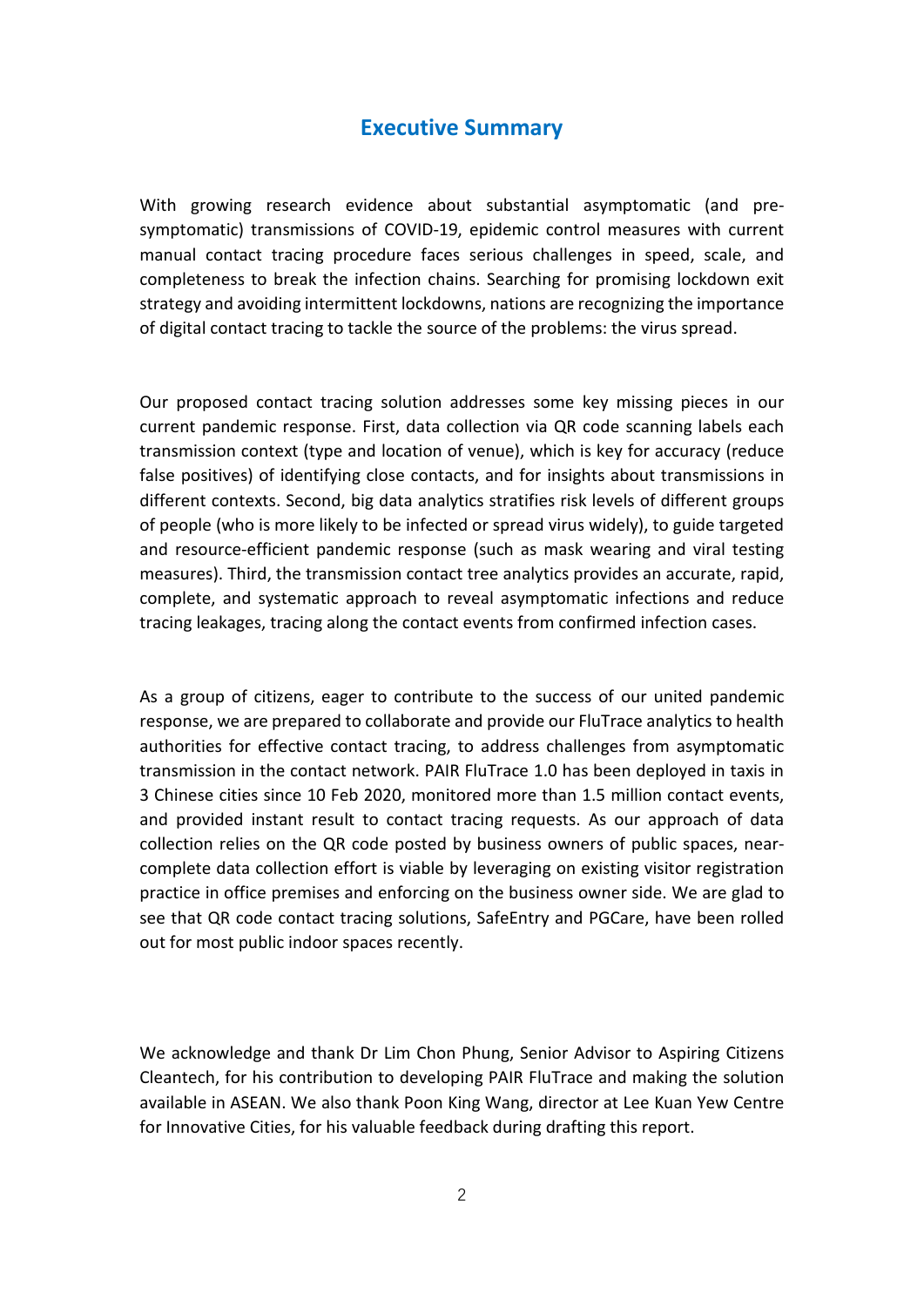# **Table of Content**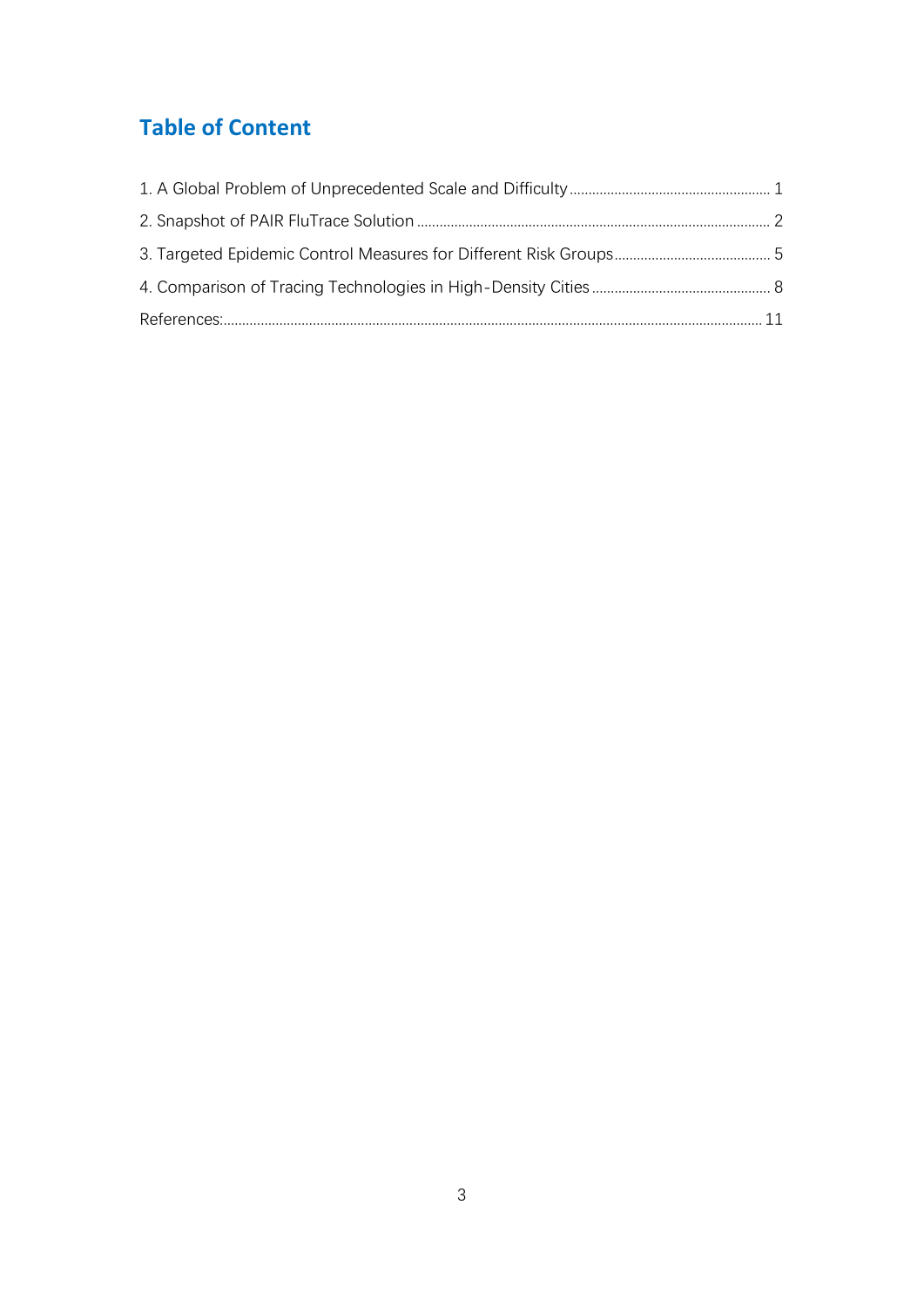## <span id="page-3-0"></span>**1. A Global Problem of Unprecedented Scale and Difficulty**

Without vaccine in the near term, what would be our best hope for lockdown exit strategy? After city-wide lockdown substantially reduces the infection rates, how do cities keep the infection rates low when reopening economic activities<sup>[1](#page-14-0)</sup>? Increasingly more nations<sup>[2](#page-14-1)</sup> are recognizing the importance of digital contact tracing to tackle the source of the problems: the virus spread.

Singapore's pandemic response has been adjusting to new facts. Rising number of unlinked cases is an indicator of community spread; asymptomatic infection transmission requires mask wearing for both unwell and well residents. How can insight-driven leak-proof riskstratified contact tracing provide the needed big data insights to guard our communities during reopening economic activities?

Unlinked cases, not linked to identified clusters or identified infected people<sup>[3](#page-14-2)</sup>, suggest that there are undetected infection sources in the community. These undetected infected people, likely due to delay and leakage in manual contact tracing, may transmit infection to more people, leaving it to luck for completely breaking the infection chains. Can we digitize contact tracing<sup>[4](#page-14-3)</sup> to be less labor-intensive, more complete, and faster? Can we use risk-stratified contact tracing data to prioritize viral testing and mask wearing for more resource-efficient pandemic response? We can also apply targeted social distancing measures (denied access to crowded public spaces such as subway station) to different risk groups of people, so that our society keeps running efficiently while minimizing risk of large-size spread events.

Unlike SARS<sup>[5](#page-14-4)</sup>, COVID-19 is found to present asymptomatic (together with pre-symptomatic) infection transmission<sup>[6](#page-14-5)</sup>. Becoming infectious before symptom onset makes symptom-based screening measures ineffective and makes mask-wearing by only unwell people inadequate. However, any infected person (node) has at least one contact event (link) with another infected person (a neighboring node) in the contact tree. Can we apply big data analytics to systematically locate, test, and isolate asymptomatic infection cases, tracing from any confirmed infection case? We can also use the contact event data to calculate the Incubation Period and infer the Latent Period, useful for fine-tuning contact tracing strategies.

Although the government has daily updates about confirmed infection cases, the public has little knowledge about the common and risky transmission contexts (the type and location of venues): the virus is transmitted via the suspended respiratory droplets<sup>[7](#page-14-6)</sup> during direct contact or touching the same surface<sup>[8](#page-14-7)</sup> during indirect contact. Can we process the context-labelled contact event data to inform the public for more targeted and resource-efficient prevention measures<sup>9</sup>? We can also use the traffic data per context to advise cleaning schedule.

Accurate, fast, complete, risk-stratified, and insightful contact tracing is a promising lockdown exit strategy to keep infection rates low, by locating, testing, and isolating layers of close contacts to an infected person. The public will collectively contribute to collecting anonymized data and benefit from generated data insights. If this insight-driven digital solution proves effective and well-supported in a global city, more nations may be encouraged to follow this evidence-based lockdown exit strategy to reopen the regional and global economies.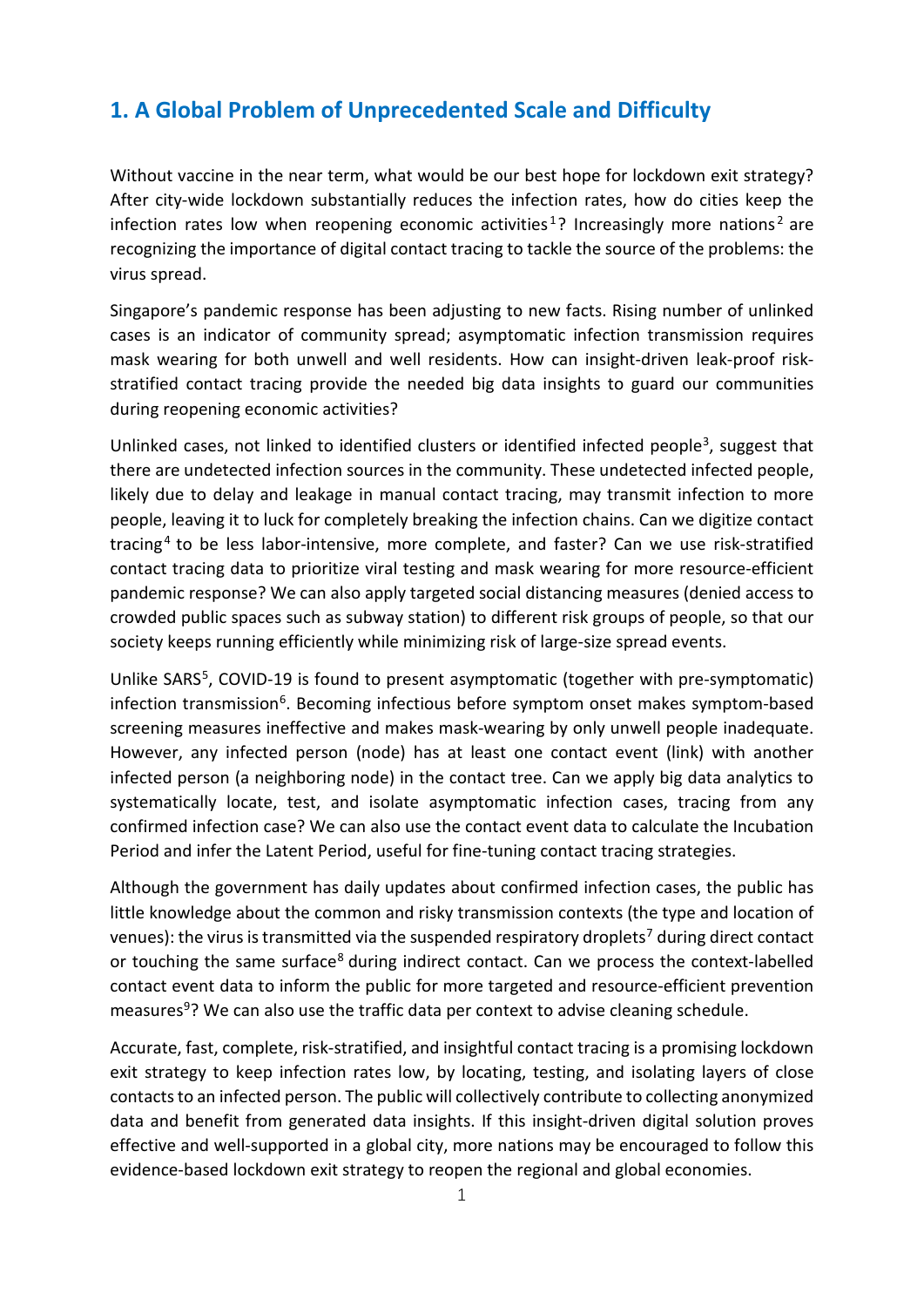### <span id="page-4-0"></span>**2. Snapshot of PAIR FluTrace Solution**

PAIR FluTrace, an insight-driven leak-proof risk-stratified contact tracing data platform, **provides accurate, fast, complete, risk-stratified, and insightful contact tracing procedure**, for reducing tracing leakages due to asymptomatic patients in the infection transmission network, for stratifying different risk groups of people for resource-efficient epidemic control measures, and for learning about the frequency and risk of different contexts of infection transmission. Figure 2.1 highlights the conceptual model underlying PAIR FluTrace, similar to the instant digital contact tracing proposal in Figure 2.2.

**1. Insight about transmission context during contact event: Each line** between two nodes in the contact tree (Figure 2.1) represents **a contact event** of pathogenic exposure. The data entry of each contact event contains uid + areaCode + contextType + contextId + timeStamp. To protect personal privacy, the contact event data of normal people (Green risk group) will be stored locally in the user's phone for 21 days or until the user is involved in an infection case; the contact event data is anonymized when stored in the cloud.

**2. Leak-proof contact tracing:** Assuming the existence of asymptomatic infection transmission, an infected person becoming infectious before symptom onset  $(t_1 < t_2, 0r \times 1.0)$ , more than **the 1st-layer contacts** are identified by PAIR FluTrace analytics to be isolated or stay home. To **reduce leakage (false negatives)** of infectious people in manual contact tracing, PAIR FluTrace analytics trace along the lines (contact events) to include all infected nodes (people) in the contact trees (green rectangular in Figure 2.1), breaking the infection chain and keeping the Reproduction Ratio below 1.0 for sustained epidemic suppression.

**3. Systematic procedure to reveal asymptomatic infections:** As long as an infected but asymptomatic person is **linked to a confirmed case**, the systematic and fast procedure of locating and testing close contacts in the contact tree will reveal such an asymptomatic patient, reducing **cross-branch tracing leakages** (branch C, D, and E in Figure 2.3).

**4. Risk stratification of people for resource-efficient epidemic control measures:** Risk stratification uses big data and machine learning models to assess among the close contacts: who are more likely to be infected before testing, and who spread virus more widely if infected. With asymptomatic infection transmission, the health status of an infected person (Figure 2.1) typically changes from susceptible (green) to infected but not infectious (yellow), to infectious without symptoms (dark red), to infectious with symptoms (light red) until being tested and isolated (blue). By the time  $(t_3)$  when a confirmed infection case (light red node in the contact tree) being tested and isolated, 1<sup>st</sup>-layer contacts (dark rede nodes) may have transmitted the infection to 2nd-layer contacts (yellow nodes), causing **downstream tracing leakages**. These 2<sup>nd</sup>-layer contacts may not be infectious yet, but would infect more people if left undetected. **Identifying all the risky contacts of an infected patient** is crucial to reduce downstream tracing leakages. **Risk stratification** of the contacts, with positive recall optimized according to testing capacity and prevalence, guides the pandemic response team to carry out targeted testing operations and other epidemic control measures, to efficiently mitigate infection risks in the community (Figure 2.4).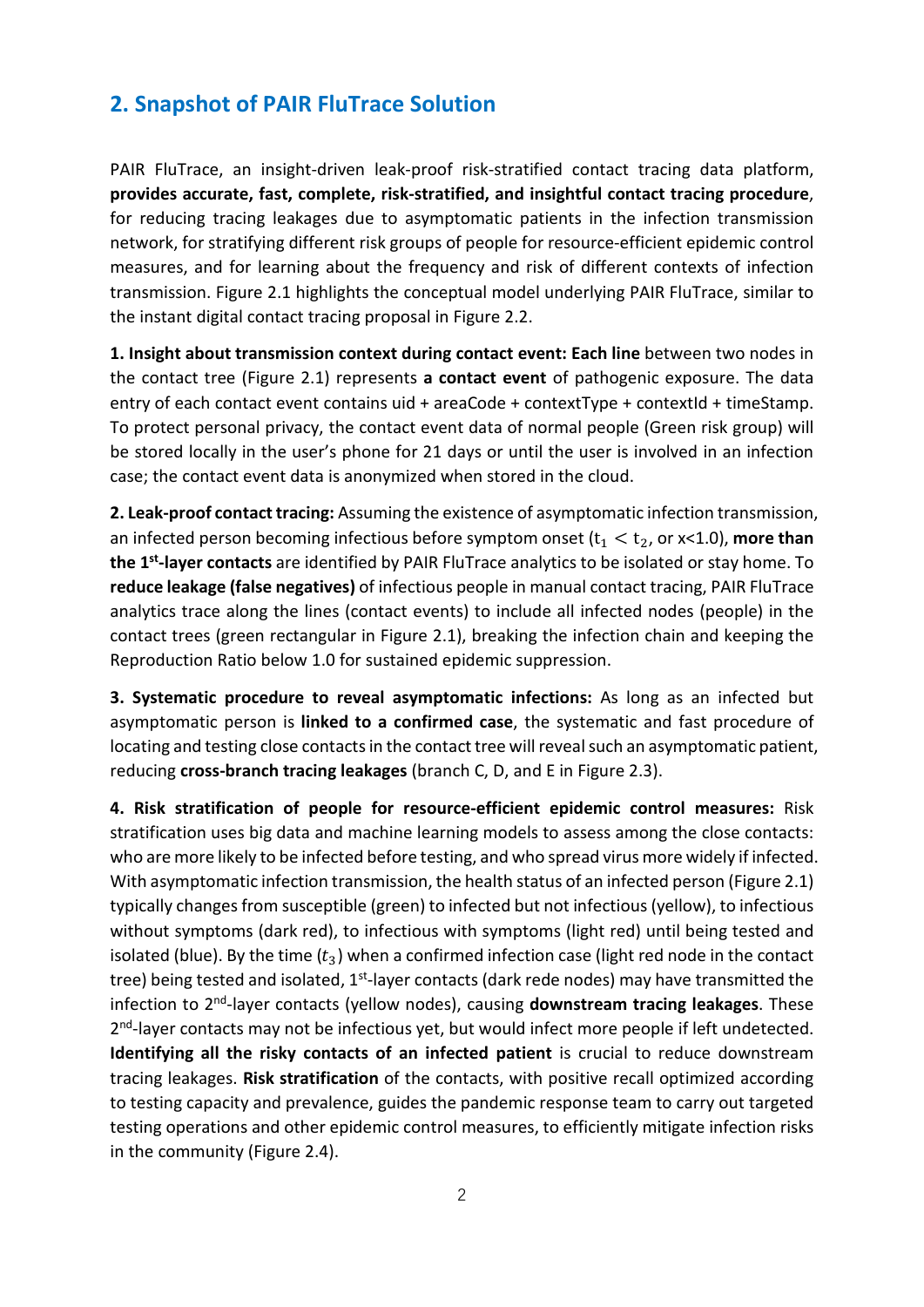#### **Figure 2.1: Contact tracing strategies for breaking infection transmission chain.**



Health status and Infection chain from  $t_0$  to  $t_3$ 

 $t_2$  time of symptom onset; **Incubation Period** =  $t_2 - t_0 = T$ 

 $\mathbf{t}_3$  time of being tested & isolated; Response Period =  $\mathbf{t}_3 - \mathbf{t}_2 = \mathrm{yT}$ 

**Reproduction Ratio R**<sub>0</sub> =  $n[(1 + y - x)T]p = np(1 + y - x)T$ , target value to be **below 1.0** 

#### **Figure 2.2: Quantifying SARS-CoV-2 transmission suggests epidemic control with digital contact tracing[10](#page-14-9)**



Fig. 4. A schematic of app-based COVID-19 contact tracing. Contacts of individual A (and all individuals using the app) are traced using GPS co-localisations with other App users, supplemented by scanning QR-codes displayed on high-<br>traffic public amenities where GPS is too coarse. Individual A requests a SARS-COV-2 test (using the app) and positive test result triggers an instant notification to individuals who have been in close contact. The App advises isolation for the case (individual A) and quarantine of their contacts.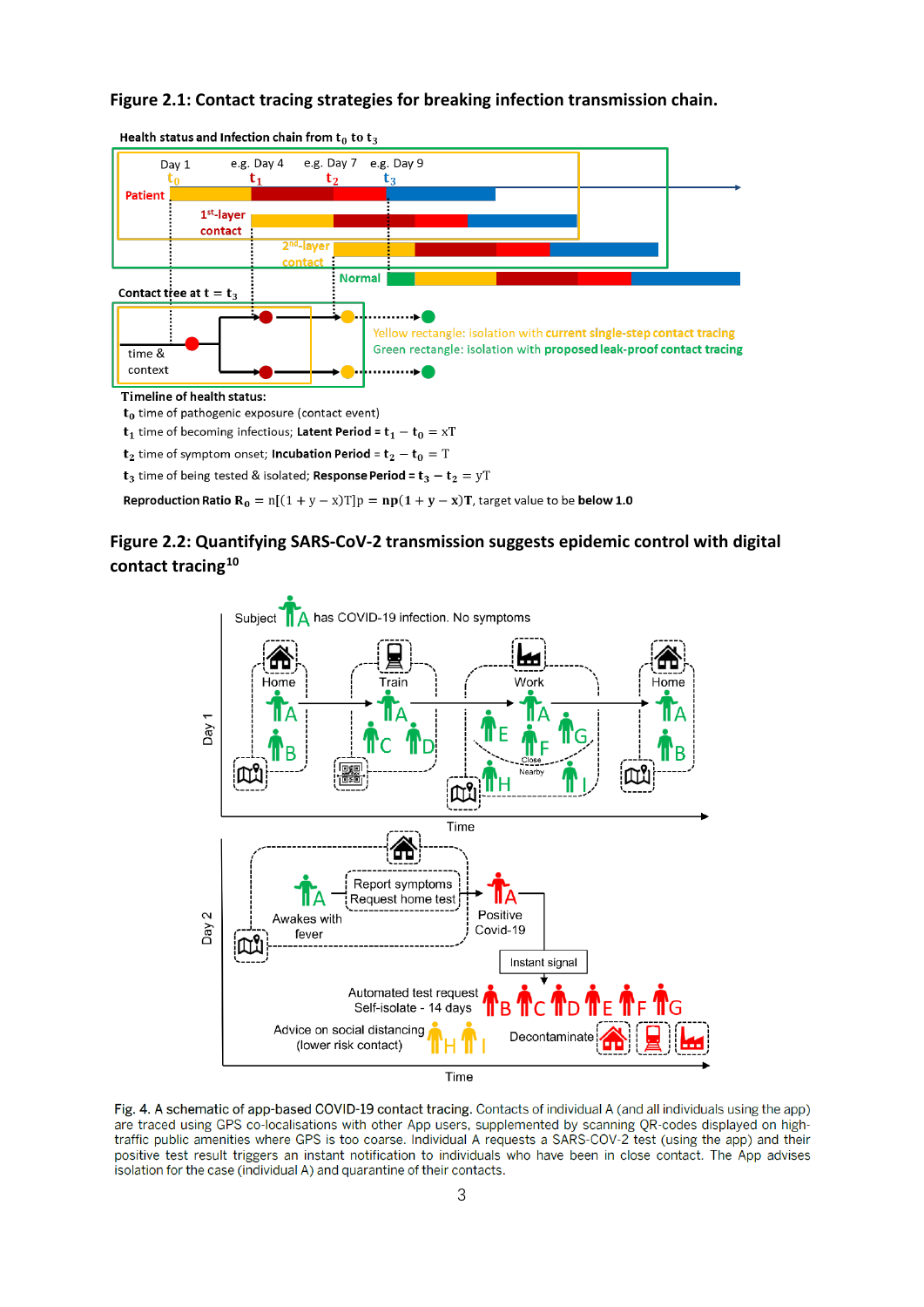**Figure 2.3: Comparison of contact tracing effectiveness between SARS and COVID-19**. Unlike SARS, COVID-19 is found to present asymptomatic (together with pre-symptomatic) infection transmission. Becoming infectious before symptom onset<sup>[11](#page-14-10)</sup> (40% as estimated by US CDC) makes symptom-based screening measures ineffective, conventional contact tracing prone to cross-branch and downstream tracing leakages, and breaking infection chains challenging.



**Figure 2.4: Infection risk mitigation workflow: Risk stratification, Symptoms check, & Targeted testing of close contacts. Bluetooth-based approach, TraceTogether, Apple, Google, only tracks proximity contacts.**

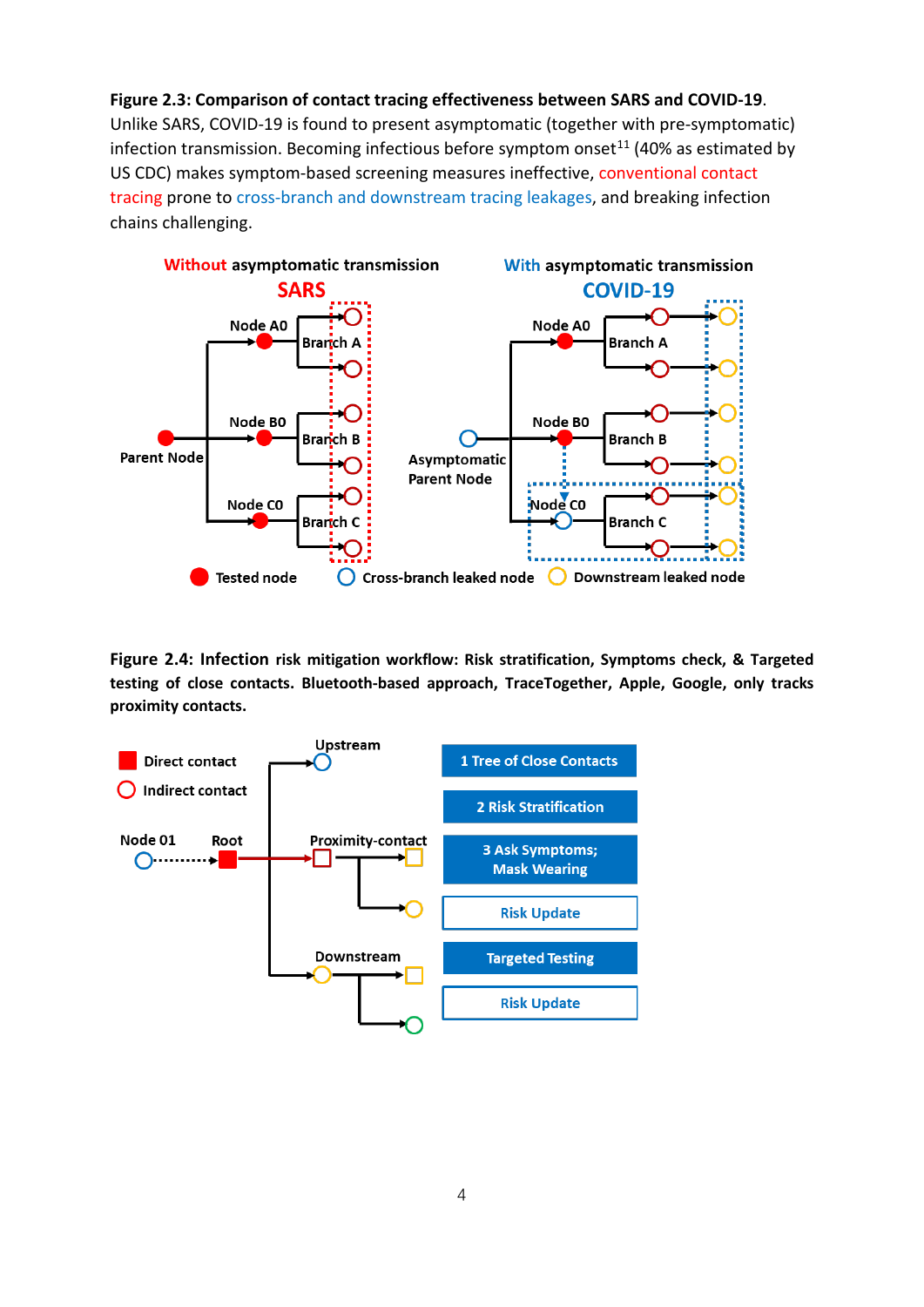## <span id="page-7-0"></span>**3. Targeted Epidemic Control Measures for Different Risk Groups**

More targeted epidemic control measures for different risk groups help our COVID-19 response to be resource-efficient on mask and viral testing kits, with the Yellow risk group being identified and ring-fenced from the currently healthy group of people.

| <b>Characteristics of</b><br>infection                                          | <b>Patient</b><br>(RED)              | $1st$ -layer<br>contact<br>(RED) | 2 <sup>nd</sup> -layer<br>contact<br>(YELLOW) | <b>Normal</b><br>(GREEN)         | <b>Visitor</b><br>(YELLOW)      |
|---------------------------------------------------------------------------------|--------------------------------------|----------------------------------|-----------------------------------------------|----------------------------------|---------------------------------|
| With asymptomatic<br>transmission;<br>$1 + y$<br>$\in$ [2, 3)<br>$\overline{x}$ | $A + C$<br>$B + D$<br>F <sub>1</sub> | $A + C$<br>$B + D$<br>$E + F1$   | $A + C$<br>$B + (D)$<br>$E + F2$              | $A + C$<br>(B)<br>F <sub>3</sub> | $A + C$<br>$B + D$<br>$F1 + F3$ |

**Table 3.1: Targeted epidemic control measures for different risk groups[12](#page-14-11).**

#### **Epidemic Control Measures:**

**A. Personal Hygiene (reduce p):** Good personal hygiene helps reduce risk of infection p after contact event (pathogenic exposure), especially in the transmission context of touched surfaces during indirect contact.

**B. Mask Wearing (reduce p):** Mask wearing helps reduce airborne droplets from viral shedding of infected people via sneeze, cough, talk, and breathe<sup>[13](#page-14-12)</sup>. Due to asymptomatic transmission, mask wearing needs to cover not only symptomatic people but also people with contacts with infected patients.

**C. Temperature Screening:** If the basic symptoms of an infectious person include fever, temperature screening is effective to locate and isolate potentially infectious person.

**D. Fast Viral Testing (reduce y):** Fast viral testing can test and isolate infected people as soon as possible, ideally reducing the Response Period to almost 0. Viral testing is especially effective if there is no asymptomatic transmission ( $x \ge 1.0$ ). E.g. South Korea adopted viral testing for more than 0.5% of the population to reveal and isolate infected people and their close contacts.

**E. Multi-layer Contact Tracing (Number of layers**  $N =$  **rounddown** $\left[\frac{1+y}{x}\right]$ **): Contact tracing is** used to guide isolation measures in containing the virus spread. Depending on the timeline of symptom development, effective contact tracing should ideally locate minimum number of layers in the contact tree to include the latest infected people, who are not yet infectious. When the Latent Period is short compared with the Incubation and Response Period, e.g. with  $\frac{\text{Incubation Period+Response Period}}{\text{Latent Period}} = \frac{1+y}{x}$  larger than 2.0 as shown in Figure 2.1, conventional single-step contact tracing is leaky, missing  $2^{nd}$ -layer contacts due to possible asymptomatic transmission. Fast, complete, and multi-layer contact tracing may reduce the Reproduction Ratio after leakage to below 1.0.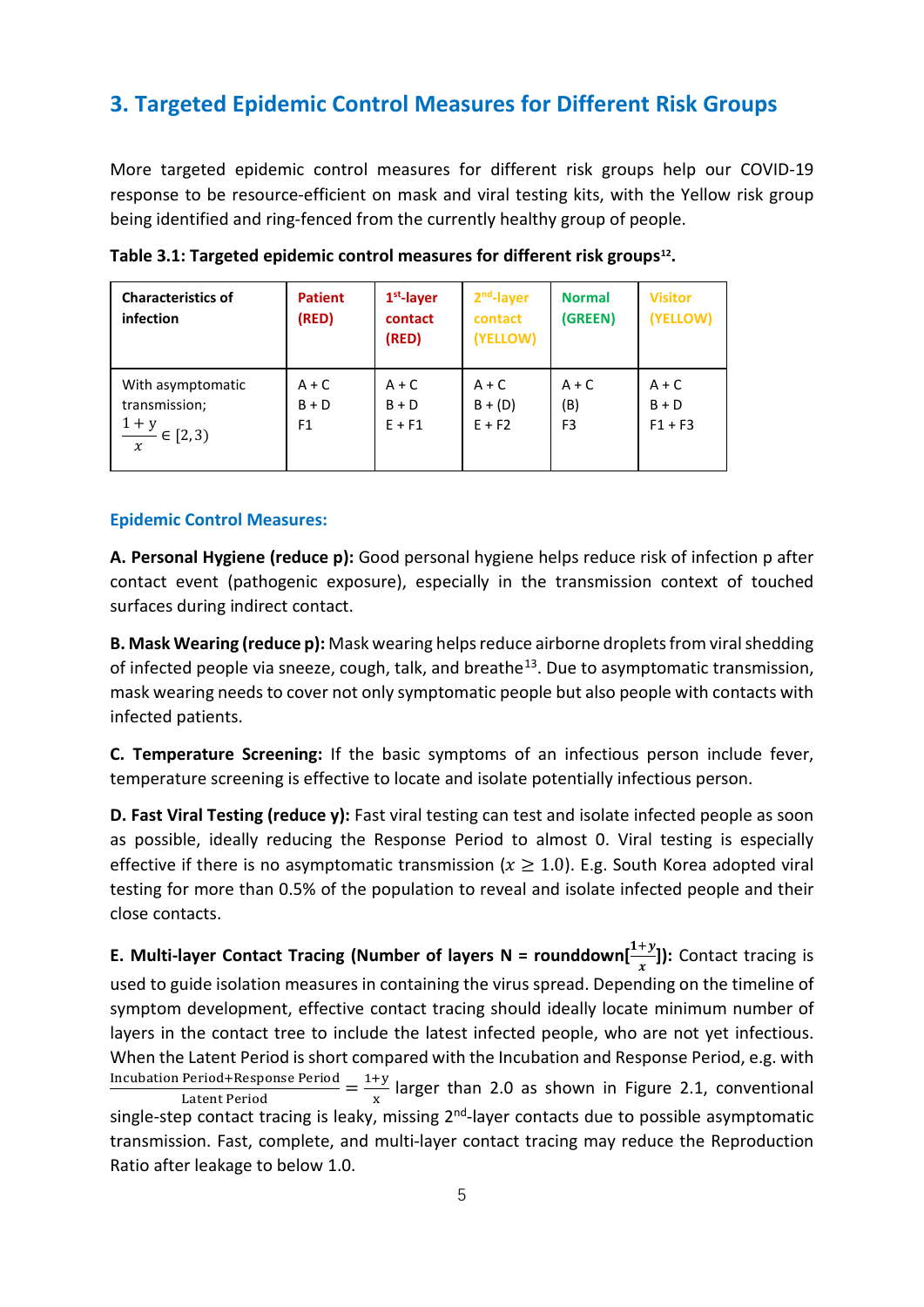**F1. Isolation (reduce n):** Confirmed infected people and their close contacts are isolated typically for two weeks to prevent them from transmitting the infection to more people.

**F2. Lockdown/Stay-home (reduce n):** If a member of a household needs to stay home, all members of the household need to stay home except for essential activities (e.g. grocery shopping). City-wide lockdown freezes social activities in attempt to reduce number of contacts per day n to almost 0. E.g. China applied lockdown measure in the city of Wuhan on 23 Jan 2020, and then in cities nationwide to slow down the virus spread<sup>14</sup>.

**F3. Social Distancing (reduce n):** Social distancing measures include keeping a minimum distance between each other in public space and limiting the size of gathering. They may also include denied access to public transport and high-traffic public spaces.

#### **Resource-efficient mask wearing and viral testing:**

PAIR FluTrace contact tree, based on contact event data, provides multiple layers of close contacts, suggesting different risks of infection and different stages in symptom development (Figure 2.1). Such risk stratification can prioritize the use of mask and viral testing kit for resource-efficient pandemic response.

For confirmed patient and  $1<sup>st</sup>$ -layer contacts (Red risk group), they will be viral tested and isolated. For  $2^{nd}$ -layer contacts (Yellow risk group), they will be on watchlist for future symptoms (contacts who later develop symptoms are presumed positive before viral testing), observe stay-home notice, and must wear masks outside home premise. For normal people (Green risk group), they will observe social distancing rules and advised to wear masks(Green\* risk group). For incoming visitors (Yellow risk group), they will first undergo viral testing and isolation, and then observe mask wearing and denied access to public transport and hightraffic public spaces during visit.





Viral testing (RT-PCR test<sup>[15](#page-14-14)</sup>) and Antibody testing (serological test<sup>[16](#page-14-15)</sup>) are useful to test if someone is infectious or has been infected, respectively.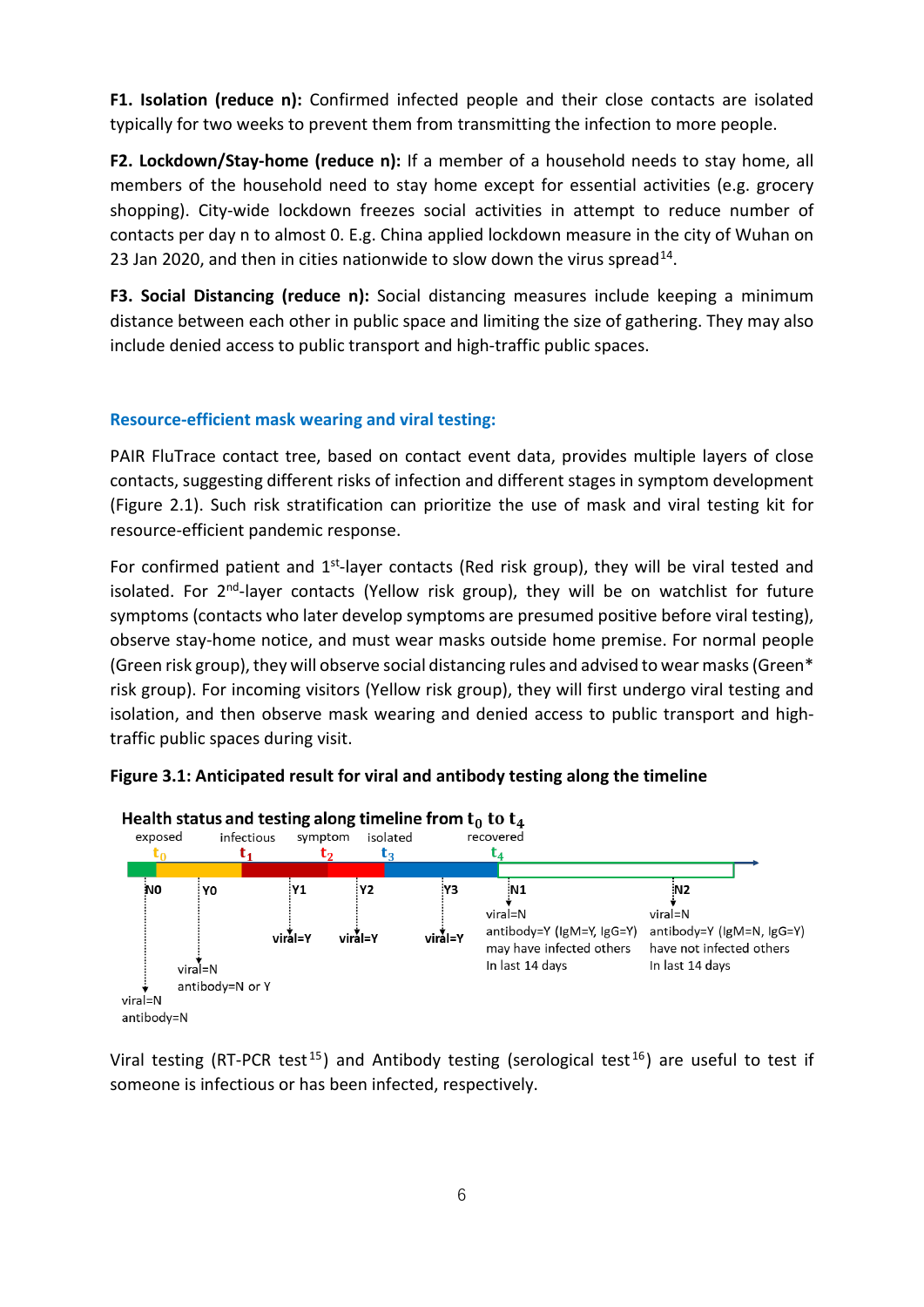#### **Automated symptoms self-reporting:**

After the risk stratification process (Figure 2.4), a selected number of close contacts will be notified for self-reporting symptoms<sup>17</sup>, including loss of taste & smell, persistent cough, chest pain, and fever. If the close contact has any of the 4 symptoms, the symptom onset date will also be self-reported. Together with GPS location, the crowdsourced symptom surveillance data can guide careful assessment of contexts near hot spots of symptomatic users.

#### **Insight-driven targeted contact tracing:**

If complete tracing of all contact events is not feasible, insight-driven approach focuses the data collection effort on high-frequency (n) and high-risk (p) transmission contexts. The digital tool can label each transmission context (location and type of venue) in data collection to assess frequency and risk of all monitored transmission contexts. Instead of high overall adoption as required by Bluetooth approach, high adoption rate of QR-code-based contact tracing for high-frequency and high-risk transmission contexts may also reduce the Reproduction Ratio after leakage to below 1.0.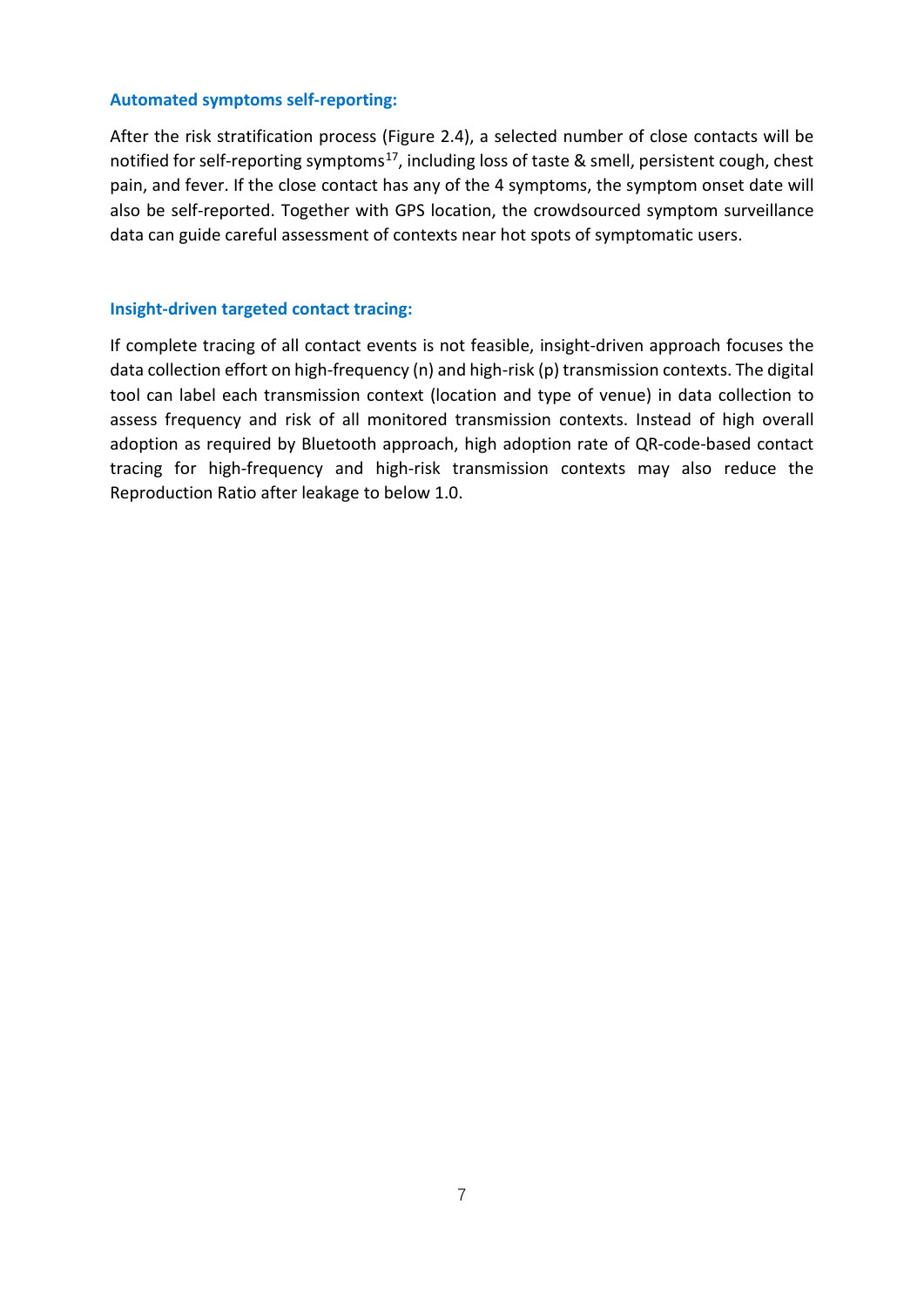### <span id="page-10-0"></span>**4. Comparison of Tracing Technologies in High-Density Cities**



**Figure 4.1: Ranking of tracing technologies.** 

#### **Key attributes of the technology:**

Among the 11 attributes in 5 categories (each category with a weightage 3.0), Type of contact event, Accuracy of close contacts & Multi-layer contact tree & Insight about transmission context, and Required adoption rate are 3 most critical categories for accuracy and technical feasibility. The ranking of the 4 contact tracing technologies in favorability score is QR code<sup>[18](#page-14-17)</sup> (64), TelCo signal[19](#page-14-18) (50), GPS**[20](#page-14-19)** (41), and then Bluetooth**[21](#page-14-20)** (29). QR code is strong in accuracy, technical feasibility, and overall privacy protection. TelCo signal is strong in adoption and convenience. Bluetooth's security concern may override its strength in not recording location data. Refer to Table 4.1 for summary.

**1. Type of contact event:** It must include both direct contact, where two people are within close proximity, and indirect contact, where virus may be passed on by touching the contaminated surface.

**2A. Accuracy of close contacts:** Ranging precision from a building, a location, to a room leads to different accuracy of close contacts; higher precision reduces "false positive" close contacts.

**2B. Multi-layer contact tree:** With more accurate and smaller number of close contacts, it is more feasible to implement targeted measures to different risk groups according to multilayer contact tree. Number of  $2<sup>nd</sup>$ -layer contacts (N) is driven by the square of number of close contacts per day (n).

**2C. Insight about context:** Insight about infection transmission context (type and location of venues) can inform more targeted data collection effort and identification of close contacts.

**3. Required adoption rate:** High adoption rate from residents are key for avoiding leakage (false negatives) in contact tracing. QR code approach can be designed to leverage on existing practices of visitor register in commercial premises and cashless payment via QR code. Furthermore, traffic volume can be monitored per registered QR code, for enforcing business owner of public spaces to increase adoption rate in major venues. Based on peer-to-peer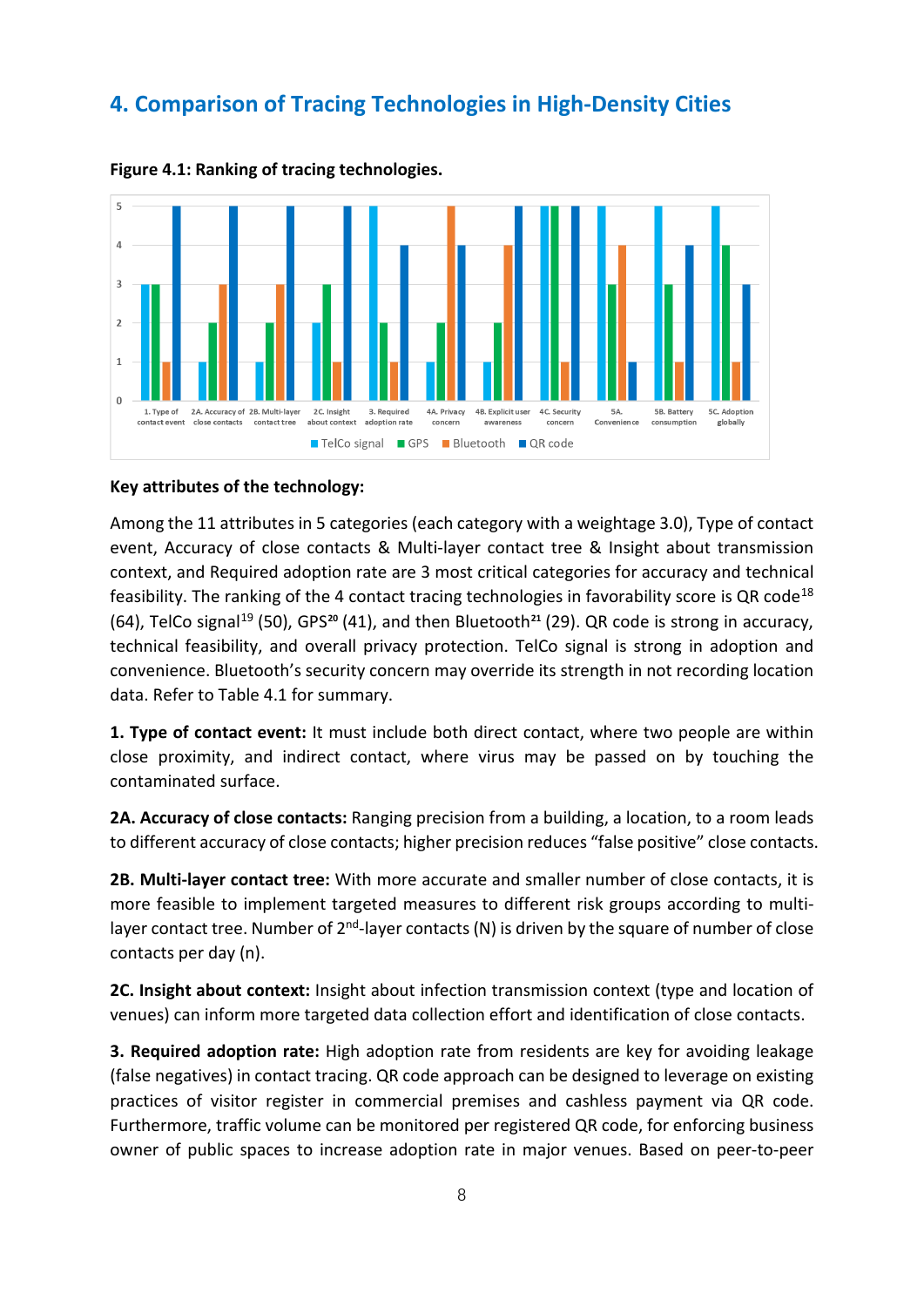detection of close contacts, Bluetooth's contact tracing efficacy (e.g. >50%) is proportional to the square of adoption rate (e.g. >75%), and is only effective with high overall adoption rate.

**4A. Privacy concern & 4B. Explicit user awareness:** Privacy concern mainly involves personally identifiable location data. Bluetooth approach is best with peer-to-peer detection of humanto-human direct contact. QR code approach contains location data mostly in public space and QR code scanning action indicates user awareness of every entry of location data being collected. Encrypting and storing data in user's phone (for Green risk group) reduces privacy concern, which is computationally difficult for TelCo signal and GPS.

**4C. Security concern:** The Bluetooth vulnerability poses data security concerns to more sensitive personal data in the phone than the location data collected for contact tracing. QR code approach only uses camera to read parameters embedded in the QR code without visiting any webpage, posing no data security concerns. TelCo signal and GPS do not pose threat of unauthorized data exchange with the phone.

**5A. Convenience & 5B. Battery consumption:** TelCo signal does not need any user action. GPS and Bluetooth do not require further user action once the app and GPS (or Bluetooth) are turned on, with higher cost to phone battery. QR code is most inconvenient to users as scanning action is required during each contact event, with marginal cost to phone battery over the day.

**5C. Adoption globally:** TelCo signal, GPS, QR code, and Bluetooth approaches require increasingly expensive mobile phones. Printed QR code is substantially cheaper and easier to deploy than installing WiFi or Bluetooth detecting device.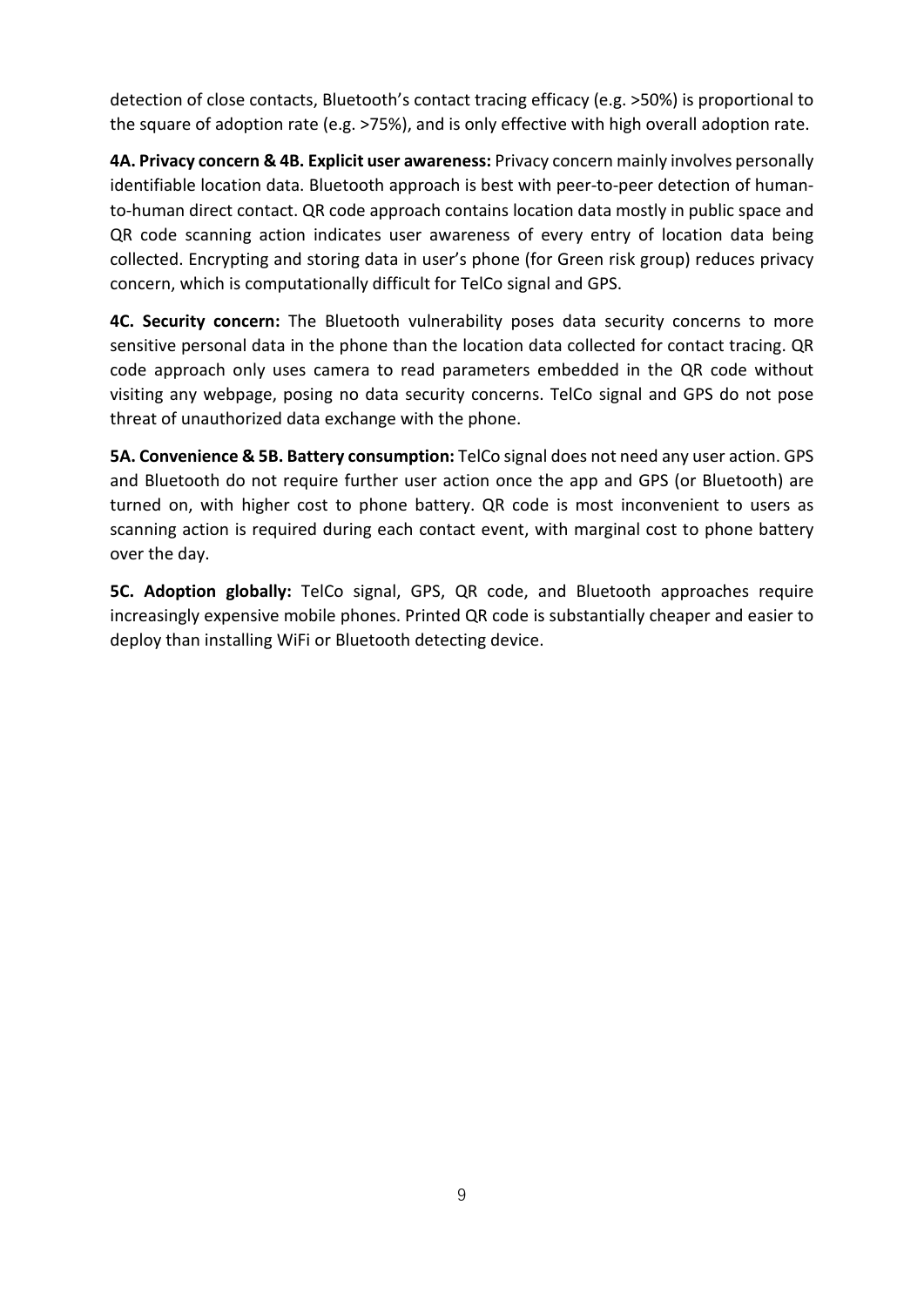| Table 4.1: Comparison between different tracing technologies |  |  |
|--------------------------------------------------------------|--|--|
|--------------------------------------------------------------|--|--|

|                                          | <b>TelCo signal</b>                                             | <b>GPS</b>                                                                              | <b>Bluetooth</b><br>(Singapore<br><b>BlueTrace)</b>                                                            | QR code<br>(PAIR FluTrace)                                                                                    |
|------------------------------------------|-----------------------------------------------------------------|-----------------------------------------------------------------------------------------|----------------------------------------------------------------------------------------------------------------|---------------------------------------------------------------------------------------------------------------|
| 1. Type of<br>contact event              | OK<br>(direct & indirect<br>contact)                            | OK<br>(direct & indirect<br>contact)                                                    | Worst<br>(direct contact only)                                                                                 | Best (direct &<br>indirect contact,<br>context type)                                                          |
| 2A. Accuracy<br>of close<br>contacts     | <b>Worst</b><br>(poor resolution<br>& no indoor<br>positioning) | Bad<br>(no indoor<br>positioning)                                                       | OK (algorithm based<br>on adoption rate,<br>calibrated distance &<br>arbitrary duration)                       | <b>Best</b><br>(based on context-<br>specific & adjustable<br>duration)                                       |
| 2B. Multi-<br>layer contact<br>tree      | Worst<br>(largest n)                                            | Bad<br>(large n)                                                                        | OK<br>(missing 1 <sup>st-</sup> layer<br>indirect contacts)                                                    | <b>Best</b><br>(small n)                                                                                      |
| 2C. Insight<br>about context             | Bad<br>(poor positioning)                                       | OK<br>(building-level)                                                                  | Worst (zero context<br>awareness)                                                                              | Best (each context is<br>labelled with an ID)                                                                 |
| 3. Required<br>adoption rate             | <b>Best</b><br>(existing)<br>complete data)                     | <b>Bad</b><br>(not peer-to-peer<br>detection, but<br>adoption is hardly<br>enforceable) | Worst (peer-to-peer<br>detection' tracing<br>efficacy is<br>proportional to the<br>square of adoption<br>rate) | Good<br>(not peer-to-peer<br>detection, coverage<br>is enforceable via<br>business owner of<br>public spaces) |
| 4A. Privacy<br>concern                   | <b>Worst (location</b><br>data stored in the<br>cloud)          | Bad (location data<br>stored in the<br>cloud if GPS is on)                              | <b>Best (data stored</b><br>locally, no location<br>data)                                                      | Good (data stored<br>locally, contexts in<br>public space)                                                    |
| <b>4B. Explicit</b><br>user<br>awareness | <b>Worst</b><br>(user turn on<br>mobile phone)                  | Bad<br>(user often turn<br>on GPS for other<br>applications)                            | Good<br>(user choose to turn<br>on Bluetooth but it<br>works non-stop)                                         | <b>Best</b><br>(user choose to scan<br>the QR code)                                                           |
| <b>4C. Security</b><br>concern           | <b>Best</b><br>(no additional<br>data exchange)                 | <b>Best</b><br>(no unauthorized<br>data exchange)                                       | Worst (Bluetooth<br>vulnerability risk<br>personal data in<br>phones)                                          | Best (only data<br>exchange with the<br>specified server using<br>specified APIs)                             |
| 5A.<br>Convenience                       | Best (when phone<br>is turned on)                               | OK (GPS is<br>normally on)                                                              | Good<br>(turn on Bluetooth)                                                                                    | Worst (scan QR code<br>every time)                                                                            |
| 5B. Battery<br>consumption               | Best (requires no<br>additional power)                          | OK (GPS<br>frequency)                                                                   | Worst (constant<br>scanning)                                                                                   | Good (only when<br>scanning QR code)                                                                          |
| 5C. Adoption<br>globally                 | <b>Best</b><br>(any phone)                                      | Good<br>(smart phone<br>with GPS)                                                       | Worst<br>(smart phone with<br>Bluetooth)                                                                       | OK (smart phone<br>with camera &<br>printed/displayed QR<br>code)                                             |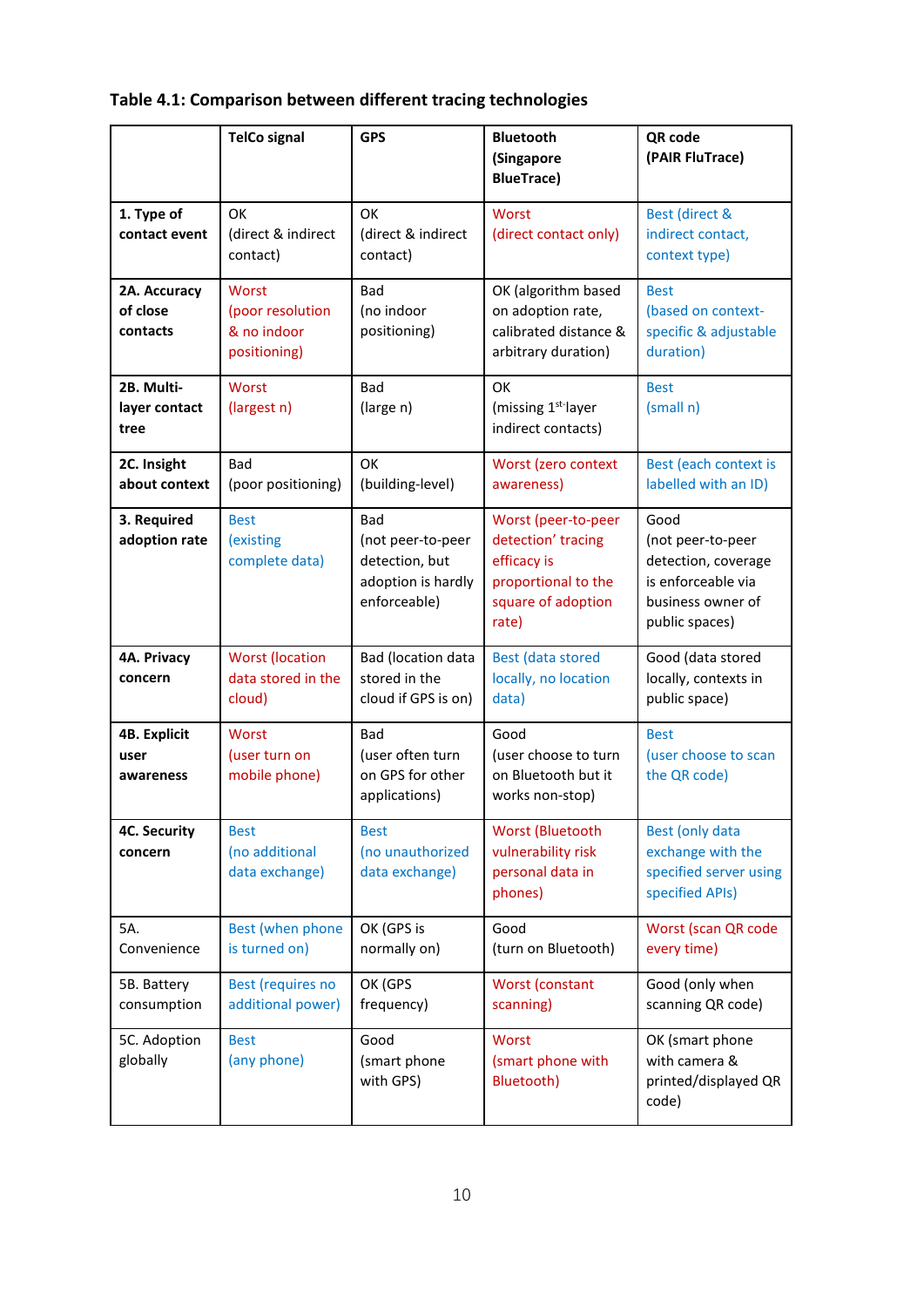### <span id="page-13-0"></span>**References:**

<sup>1</sup> The exit strategy for lockdown. [Ending coronavirus lockdowns will be a dangerous process of trial and error.](https://www.sciencemag.org/news/2020/04/ending-coronavirus-lockdowns-will-be-dangerous-process-trial-and-error) Science news. 14 Apr 2020.

In absence of vaccines and effective contact tracing, intermittent lockdowns are expected into 2022. [Projecting](https://science.sciencemag.org/content/early/2020/04/24/science.abb5793)  [the transmission dynamics of SARS-CoV-2 through the postpandemic period.](https://science.sciencemag.org/content/early/2020/04/24/science.abb5793) Science. 14 Apr 2020.

<sup>2</sup> East Asia[. How Digital Contact Tracing Slowed Covid-19 in East Asia.](https://hbr.org/2020/04/how-digital-contact-tracing-slowed-covid-19-in-east-asia) Harvard Business Review. 15 Apr 2020. South Korea[. South Korea is reporting intimate details of COVID-19 cases.](https://www.nature.com/articles/d41586-020-00740-y) Nature news. 18 Mar 2020.

Singapore. [Singapore government to make its contact-tracing app freely available to developers worldwide.](https://www.straitstimes.com/singapore/coronavirus-spore-government-to-make-its-contact-tracing-app-freely-available-to) Straits Times. 23 Mar 2020.

United Kingdom[. UK considers virus-tracing app to ease lockdown.](https://www.bbc.com/news/technology-52095331) BBC news. 31 Mar 2020.

European Union[. Call for single EU tracking app with data protection.](https://www.bbc.com/news/technology-52189551) BBC news. 6 Apr 2020.

Stanford University. [Slowing the spread of infectious diseases using crowdsourced data.](https://www.covid-watch.org/article) COVID Watch. 20 Mar 2020.

University of Washington and Microsoft. [UW and Microsoft researchers present a "PACT" for using technology](https://news.cs.washington.edu/2020/04/08/privacy-and-the-pandemic-uw-researchers-present-a-pact-for-using-technology-to-fight-the-spread-of-covid-19/)  [to fight the spread of COVID-19.](https://news.cs.washington.edu/2020/04/08/privacy-and-the-pandemic-uw-researchers-present-a-pact-for-using-technology-to-fight-the-spread-of-covid-19/) University of Washington. 8 Apr 2020.

Apple and Google. [Privacy-Preserving Contact Tracing.](https://www.apple.com/covid19/contacttracing) Apple.com. 16 Apr 2020.

<sup>3</sup> Unlinked COVID-19 infection cases in Singapore[. News Highlights,](https://www.moh.gov.sg/news-highlights/details/35-more-cases-discharged-191-new-cases-of-covid-19-infection-confirmed) Ministry of Health. 11 Apr 2020. Online models estimating infection rates and reproduction ratio[. Temporal variation in transmission during the](https://cmmid.github.io/topics/covid19/current-patterns-transmission/global-time-varying-transmission.html)  [COVID-19 outbreak.](https://cmmid.github.io/topics/covid19/current-patterns-transmission/global-time-varying-transmission.html) Centre for Mathematical Modelling of Infectious Diseases. 4 Apr 2020.

Data visualization of COVID-19 cases[. Dashboard of the COVID-19 Virus Outbreak in Singapore.](https://co.vid19.sg/singapore) CO.VID19.sg. 16 Apr 2020.

<sup>4</sup> Technologically empowered human contact tracing team. [App-based contact tracing may help countries get](https://www.economist.com/science-and-technology/2020/04/16/app-based-contact-tracing-may-help-countries-get-out-of-lockdown)  [out of lockdown.](https://www.economist.com/science-and-technology/2020/04/16/app-based-contact-tracing-may-help-countries-get-out-of-lockdown) Economist. 16 Apr 2020.

The tradeoff between completeness and manageable workload in contact tracing. [The Apple-Google Contact](https://www.wired.com/story/apple-google-contact-tracing-wont-stop-covid-alone/)  [Tracing Plan Won't Stop COVID Alone.](https://www.wired.com/story/apple-google-contact-tracing-wont-stop-covid-alone/) The Wired. 14 Apr 2020.

<sup>5</sup> 2 out of 1068 asymptomatic close contacts of SARS patients were tested positive for antibody. [SARS-CoV](https://www.ncbi.nlm.nih.gov/pubmed/15498170)  [antibody prevalence in all Hong Kong patient contacts.](https://www.ncbi.nlm.nih.gov/pubmed/15498170) Emerging Infectious Diseases. Oct 2004.

<sup>6</sup> Contact tracing should include period before onset of symptoms due to asymptomatic transmissions in Singapore[. 10 patients in Singapore got virus from those without symptoms.](https://www.straitstimes.com/singapore/health/10-patients-in-spore-got-virus-from-those-without-symptoms-study) Straits Times. 3 Apr 2020.

New York City: 88% of COVID-19 infected pregnant women are asymptomatic[. Universal Screening for SARS-CoV-](https://www.nejm.org/doi/full/10.1056/NEJMc2009316)[2 in Women Admitted for](https://www.nejm.org/doi/full/10.1056/NEJMc2009316) Delivery. The New England Journal of Medicine. 13 Apr 2020.

Comparing Serial Interval with Incubation Period, 44% of infections are due to pre-symptomatic transmission from the index case[. Temporal dynamics in viral shedding and transmissibility of COVID-19.](https://www.nature.com/articles/s41591-020-0869-5) Nature Medicine. 15 Apr 2020.

 $<sup>7</sup>$  The droplets from sneeze and cough[. The physics of the sneeze.](https://www.nature.com/articles/d41586-019-00065-5) Nature news. 31 May 2016.</sup>

The droplets from loud speech can suspend in the air for 8-14 minutes. [The airborne lifetime of small speech](https://www.pnas.org/content/early/2020/05/12/2006874117)  [droplets and their potential importance in SARS-CoV-2 transmission.](https://www.pnas.org/content/early/2020/05/12/2006874117) Proceedings of the National Academy of Sciences USA. 13 May 2020.

<sup>8</sup> Stability of COVID-19 on different surfaces. Aerosol and surface stability of HCoV-19 (SARS-CoV-2) compared to [SARS-CoV-1.](https://www.nejm.org/doi/full/10.1056/NEJMc2004973) The New England Journal of Medicine. 17 Mar 2020.

A video from Japan shows how efficiently virus can transmit via touched surfaces in a buffet style restaurant. [Black light experiment shows how quickly a virus like Covid-19 can spread at a restaurant.](https://edition.cnn.com/2020/05/13/health/japan-black-light-experiment-coronavirus-trnd-wellness/index.html) CNN. 14 May 2020.

<sup>9</sup> Singapore makes mask wearing mandatory. Mandatory for all in Singapore to wear mask when out, except for [kids under 2 and those doing strenuous exercise.](https://www.straitstimes.com/singapore/coronavirus-mandatory-for-all-to-wear-a-mask-when-out-with-exceptions-for-kids-under-2-and) Straits Times. 14 Apr 2020.

<sup>10</sup> Targeted epidemic control measures by risk groups using digital contact tracing. Quantifying SARS-CoV-2 [transmission suggests epidemic control with digital contact tracing.](https://science.sciencemag.org/content/early/2020/04/09/science.abb6936) Science. 31 Mar 2020.